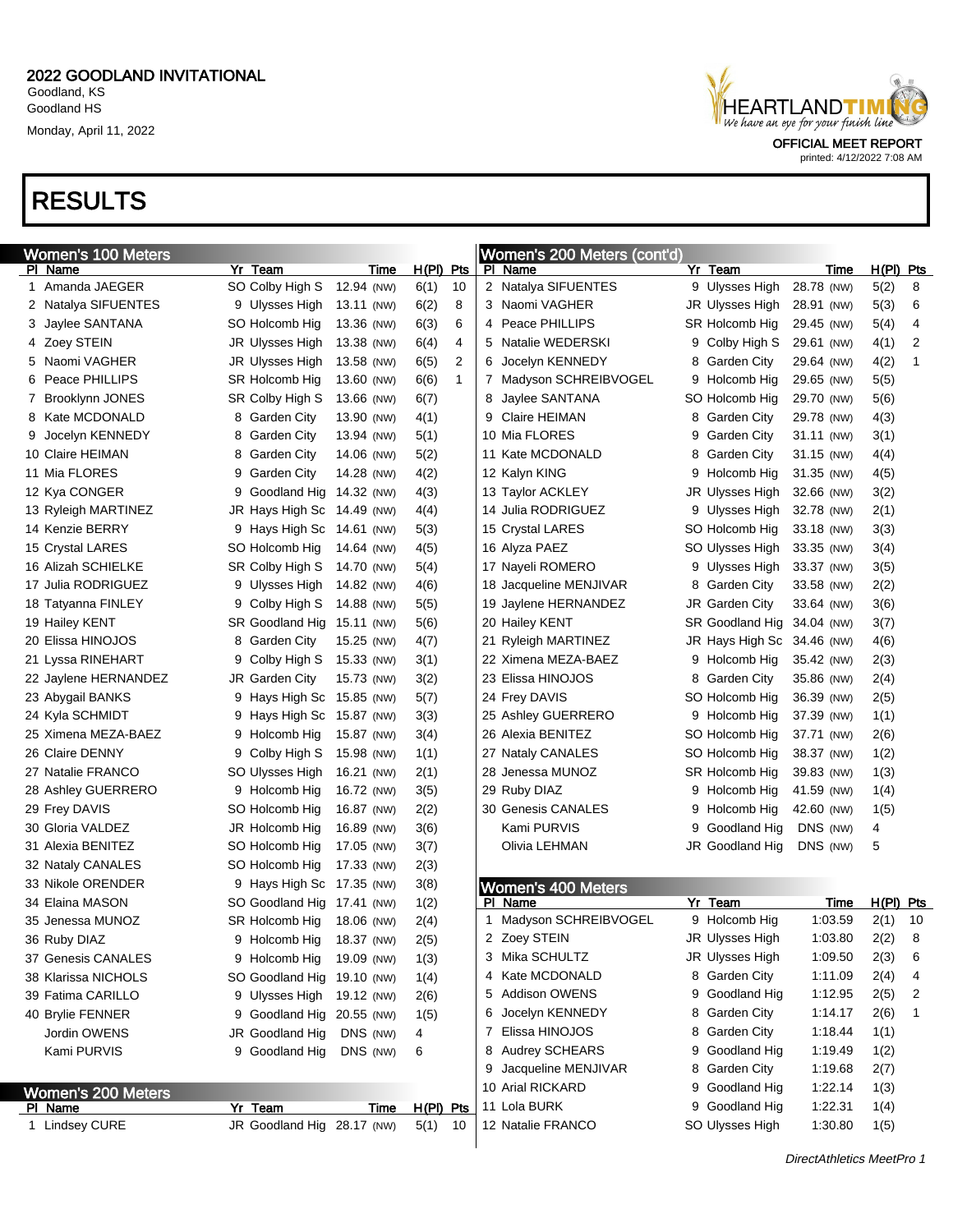# RESULTS

| HEARTLANDT I MI<br>We have an eye for your finish line |  |
|--------------------------------------------------------|--|
|                                                        |  |
| <b>OFFICIAL MEET REPORT</b>                            |  |

| Women's 400 Meters (cont'd) |                   |             |             |   | <b>Women's 100m Hurdles</b>   |                            |                       |                |              |
|-----------------------------|-------------------|-------------|-------------|---|-------------------------------|----------------------------|-----------------------|----------------|--------------|
| PI Name                     | Yr Team           | <b>Time</b> | $H(PI)$ Pts |   | PI Name                       | Yr Team                    | Time                  |                | H(PI) Pts    |
| 13 Fatima CARILLO           | 9 Ulysses High    | 1:43.35     | 1(6)        | 1 | Cami KENNY                    | JR Ulysses High            | 18.22 (NW)            | 2(1)           | 10           |
| Marie MARTIN                | 9 Goodland Hig    | <b>DNS</b>  | 1           |   | 2 Alisabeth BARTON            | 9 Colby High S             | 18.38 (NW)            | 2(2)           | 8            |
|                             |                   |             |             | 3 | Reghan SPELLMAN               | SR Holcomb Hig             | 19.31 (NW)            | 2(3)           | 6            |
| <b>Women's 800 Meters</b>   |                   |             |             | 4 | Jennifer PHAM                 | SO Garden City             | 19.37 (NW)            | 1(1)           | 4            |
| PI Name                     | Yr Team           | Time        | Pts         | 5 | Jaycee ANTRIM                 | SO Hays High Sc 19.91 (NW) |                       | 1(2)           | 2            |
| 1 Jenera ARDERY             | 9 Holcomb Hig     | 2:40.77     | 10          |   | 6 Emily HERNANDEZ             | SO Hays High Sc 20.41 (NW) |                       | 2(4)           | 1            |
| 2 Laurel CATES              | SR Colby High S   | 2:42.35     | 8           |   | 7 Jenny TOCA                  | SO Garden City             | 20.48 (NW)            | 1(3)           |              |
| 3 Valeria CHACON-ANDRADE    | 8 Garden City     | 2:56.79     | 6           |   | 8 Anahi MEDINA                | 9 Holcomb Hig              | 21.66 (NW)            | 1(4)           |              |
| 4 Ali FLANAGIN              | 9 Colby High S    | 3:00.00     | 4           |   | Lacy DROEGEMEIER              | SO Hays High Sc            | DNF (NW)              | $\overline{2}$ |              |
| 5 Chelsea TORRES            | 9 Garden City     | 3:00.98     | 2           |   | <b>Lindsey CURE</b>           | JR Goodland Hig            | FS (NW)               | 2              |              |
| 6 Addison OWENS             | Goodland Hig<br>9 | 3:05.07     | 1           |   |                               |                            |                       |                |              |
| 7 Ruby AGUILERA             | SO Garden City    | 3:05.24     |             |   | <b>Women's 300m Hurdles</b>   |                            |                       |                |              |
| 8 Clarissa SIANQUI          | 9 Ulysses High    | 3:08.93     |             |   | PI Name                       | Yr Team                    | Time                  |                | H(PI) Pts    |
| 9 Lola BURK                 | Goodland Hig<br>9 | 3:18.50     |             | 1 | <b>Lindsey CURE</b>           | JR Goodland Hig            | 49.34                 | 2(1)           | 10           |
| 10 Maritza ROMERO           | 9 Garden City     | 3:21.14     |             |   | 2 Alisabeth BARTON            | 9 Colby High S             | 52.62                 | 2(2)           | 8            |
| 11 Patricia BARAJAS         | 9 Holcomb Hig     | 3:22.13     |             | 3 | <b>Emily HERNANDEZ</b>        | SO Hays High Sc            | 57.14                 | 2(3)           | 6            |
| 12 Taylor STERLING          | Hays High Sc<br>9 | 3:29.16     |             | 4 | Reghan SPELLMAN               | SR Holcomb Hig             | 57.23                 | 2(4)           | 4            |
| 13 Jayln VANPELT            | 9 Holcomb Hig     | 3:30.44     |             | 5 | Jenny TOCA                    | SO Garden City             | 57.29                 | 2(5)           | 2            |
| 14 Melissa ALMARAZ          | SR Holcomb Hig    | 3:38.36     |             | 6 | Cami KENNY                    | JR Ulysses High            | 57.67                 | 2(6)           | 1            |
| <b>Beth MCKINNEY</b>        | 9 Colby High S    | <b>DNS</b>  |             | 7 | Anahi MEDINA                  | 9 Holcomb Hig              | 1:00.05               | 1(1)           |              |
| <b>Kennedy MCCARTY</b>      | 9 Colby High S    | <b>DNS</b>  |             | 8 | Jennifer PHAM                 | SO Garden City             | 1:00.28               | 1(2)           |              |
|                             |                   |             |             | 9 | Jaycee ANTRIM                 | SO Hays High Sc            | 1:04.44               | 1(3)           |              |
| Women's 1600 Meters         |                   |             |             |   | 10 Katelynn RICE              | SO Ulysses High            | 1:06.74               | 1(4)           |              |
| PI Name                     | Yr Team           | Time        | <u>Pts</u>  |   | Lacy DROEGEMEIER              | SO Hays High Sc            | <b>DNS</b>            | 1              |              |
| 1 Jenera ARDERY             | 9 Holcomb Hig     | 5:57.63     | 10          |   |                               |                            |                       |                |              |
| 2 Katrina MACIAS            | JR Holcomb Hig    | 6:23.60     | 8           |   | Women's 4 x 100m Relay        |                            |                       |                |              |
| 3 Emilie STRAMEL            | 9 Colby High S    | 6:35.82     | 6           |   | PI Team                       |                            | Time                  | $H(PI)$ Pts    |              |
| 4 Chelsea TORRES            | 9 Garden City     | 6:53.44     | 4           | 1 | Ulysses High School (A)       |                            | 53.32                 | 2(1)           | 10           |
| 5 Ruby AGUILERA             | SO Garden City    | 6:54.89     | 2           |   | 1) Zoey STEIN JR              | 2) Cami KENNY JR           |                       |                |              |
| 6 Valeria CHACON-ANDRADE    | 8 Garden City     | 7:08.76     | 1           |   | 3) Natalya SIFUENTES 9        | 4) Naomi VAGHER JR         |                       |                |              |
| 7 Claire SCHEOPNER          | JR Goodland Hig   | 7:15.37     |             |   | 2 Colby High School (A)       |                            | 53.53                 | 2(2)           | 8            |
| 8 Maritza ROMERO            | 9 Garden City     | 7:27.23     |             |   | 1) Brooklynn JONES SR         | 2) Natalie WEDERSKI 9      |                       |                |              |
| 9 Jayln VANPELT             | 9 Holcomb Hig     | 7:37.83     |             |   | 3) Alisabeth BARTON 9         |                            | 4) Amanda JAEGER SO   |                |              |
| 10 Beth MCKINNEY            | 9 Colby High S    | 7:41.24     |             |   | 3 Holcomb High School (A)     |                            | 53.93                 | 2(3)           | 6            |
| 11 Taylor STERLING          | 9 Hays High Sc    | 7:48.57     |             |   | 1) Jaylee SANTANA SO          | 2) Madyson SCHREIBVOGEL 9  |                       |                |              |
| 12 Patricia BARAJAS         | 9 Holcomb Hig     | 8:14.53     |             |   | 3) Jera KRULESKI SO           |                            | 4) Reghan SPELLMAN SR |                |              |
| Clarissa SIANQUI            | 9 Ulysses High    | DNS         |             |   | 4 Garden City High School (A) |                            | 55.74                 | 2(4)           | 4            |
| Audrey SCHEARS              | 9 Goodland Hig    | <b>DNS</b>  |             |   | 1) Mia FLORES 9               | 2) Jocelyn KENNEDY 8       |                       |                |              |
|                             |                   |             |             |   | 3) Kate MCDONALD 8            | 4) Claire HEIMAN 8         |                       |                |              |
| Women's 3200 Meters         |                   |             |             |   | 5 Colby High School (B)       |                            | 57.00                 | 2(5)           | 2            |
| PI Name                     | Yr Team           | <u>Time</u> | <u>Pts</u>  |   | 1) Brylee MCKEE JR            | 2) Allison ZIMMERMAN 9     |                       |                |              |
| 1 Jenera ARDERY             | 9 Holcomb Hig     | 13:09.10    | 10          |   | 3) liv TUBBS JR               | 4) Brenn STANLEY 9         |                       |                |              |
| 2 Katrina MACIAS            | JR Holcomb Hig    | 13:57.42    | 8           |   | 6 Hays High School (A)        |                            | 57.52                 | 2(6)           | $\mathbf{1}$ |
| 3 Audrey SCHEARS            | 9 Goodland Hig    | 14:56.28    | 6           |   | 1) Ashlyn MOORE SO            | 2) Kyla SCHMIDT 9          |                       |                |              |
| 4 Claire SCHEOPNER          | JR Goodland Hig   | 16:05.14    | 4           |   | 3) Jaycee ANTRIM SO           | 4) Emily HERNANDEZ SO      |                       |                |              |
| Emilie STRAMEL              | 9 Colby High S    | <b>DNS</b>  |             |   |                               |                            |                       |                |              |
|                             |                   |             |             |   |                               |                            |                       |                |              |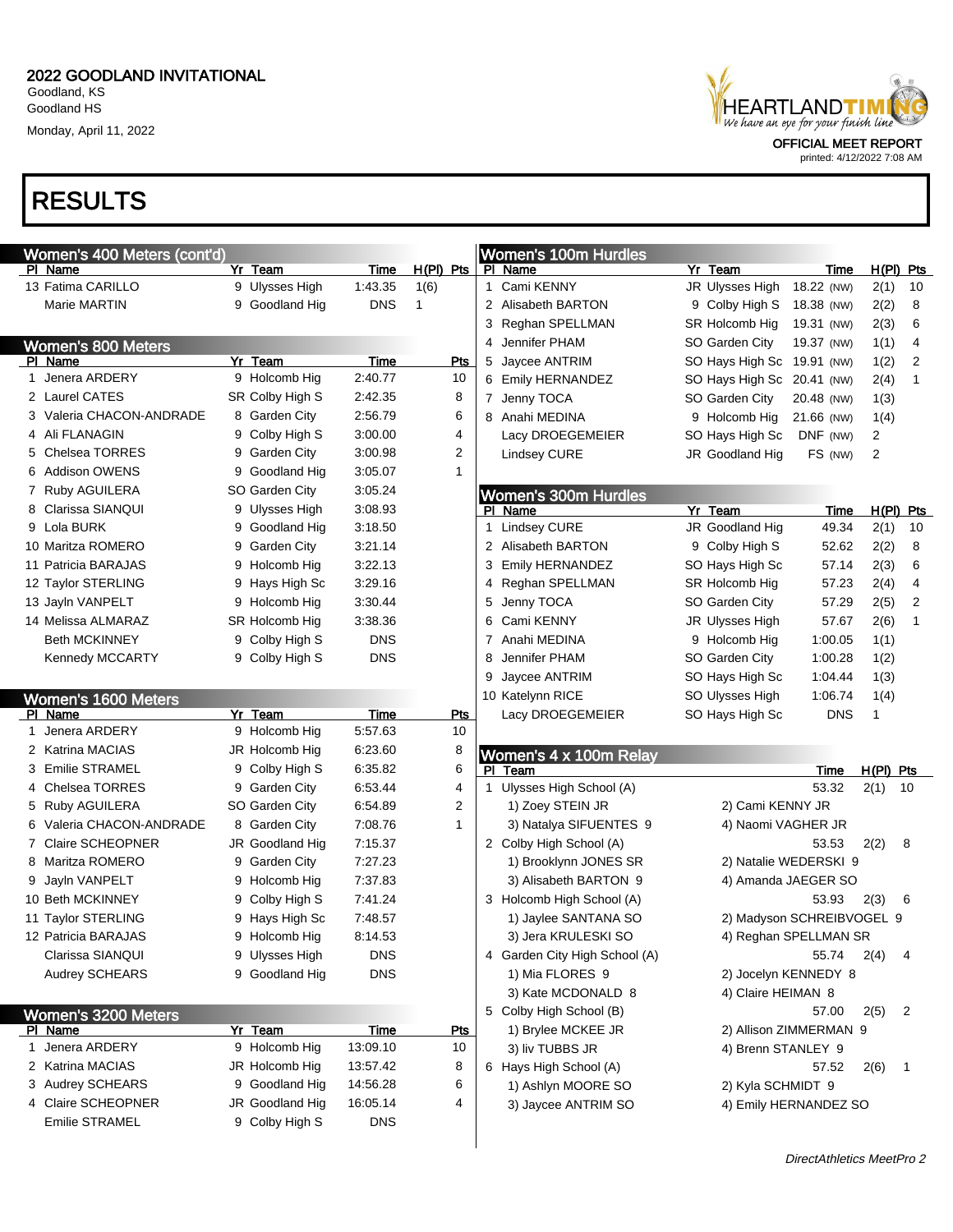

printed: 4/12/2022 7:08 AM

### RESULTS

| Women's 4 x 100m Relay (cont'd) |                           |             |                | Women's 4 x 800m Relay (cont'd) |                                            |                  |
|---------------------------------|---------------------------|-------------|----------------|---------------------------------|--------------------------------------------|------------------|
| PI Team                         | Time                      | $H(PI)$ Pts |                | PI Team                         | Time                                       | <u>Pts</u>       |
| 7 Holcomb High School (B)       | 57.61                     | 1(1)        |                | 4 Holcomb High School (A)       | 13:48.54                                   | 4                |
| 1) Peace PHILLIPS SR            | 2) Lynissa SOUKUP SO      |             |                | 1) Jayln VANPELT 9              | 2) Melissa ALMARAZ SR                      |                  |
| 3) Yvette GUZMAN SO             | 4) Crystal LARES SO       |             |                | 3) Silvia IBANEZ SO             | 4) Kaya BJURSTROM JR                       |                  |
| 8 Goodland High School (A)      | 58.56                     | 2(7)        |                |                                 |                                            |                  |
| 1) Kya CONGER 9                 | 2) Olivia LEHMAN JR       |             |                | Women's High Jump               |                                            |                  |
| 3) Kami PURVIS 9                | 4) Hailey KENT SR         |             |                | PI Name                         | Yr Team<br><b>Mark</b>                     | <b>Pts</b>       |
| 9 Colby High School (C)         | 58.97                     | 1(2)        |                | Cydney BROWN<br>1               | JR Colby High S 5' 1"                      | 10               |
| 1) Savannah AREA SO             | 2) Karli HILLS 9          |             |                | 2J liv TUBBS                    | JR Colby High S 4' 8"                      | 8                |
| 3) Tatyanna FINLEY 9            | 4) Lyssa RINEHART 9       |             |                | 3J Lakin DENNY                  | SR Colby High S 4' 8"                      | 6                |
| 10 Holcomb High School (C)      | 1:11.12                   | 1(3)        |                | 4 Natalie WEDERSKI              | 9 Colby High S 4' 6"                       | 4                |
| 1) Jenessa MUNOZ SR             | 2) Alexia BENITEZ SO      |             |                | 5 Meeca CASTILLO                | 8 Garden City 4' 4"                        | 2                |
| 3) Nataly CANALES SO            | 4) Frey DAVIS SO          |             |                | 6J Abygail BANKS                | 9 Hays High Sc 4' 2"                       | 1                |
|                                 |                           |             |                | 7J Claire DENNY                 | 9 Colby High S 4' 2"                       |                  |
| Women's 4 x 400m Relay          |                           |             |                | Katrina MACIAS                  | JR Holcomb Hig NH                          |                  |
| PI Team                         | Time                      |             | <b>Pts</b>     | Kenzie BERRY                    | 9 Hays High Sc DNS                         |                  |
| 1 Colby High School (A)         | 4:27.29                   |             | 10             |                                 |                                            |                  |
| 1) Laurel CATES SR              | 2) Natalie WEDERSKI 9     |             |                | <b>Women's Pole Vault</b>       |                                            |                  |
| 3) Alisabeth BARTON 9           | 4) Cydney BROWN JR        |             |                | PI Name                         | Yr Team<br><b>Mark</b>                     | Pts              |
| 2 Ulysses High School (A)       | 4:39.00                   |             | 8              | 1J Marie MARTIN                 | 9 Goodland Hig 8' 6"                       | 10               |
| 1) Naomi VAGHER JR              | 2) Mika SCHULTZ JR        |             |                | 2J Mika SCHULTZ                 | JR Ulysses High 8' 6"                      | 8                |
| 3) Natalya SIFUENTES 9          | 4) Zoey STEIN JR          |             |                | 3 Tatyanna FINLEY               | 9 Colby High S 7' 6"                       | 6                |
| 3 Holcomb High School (A)       | 4:39.23                   |             | 6              | 4J Alizah SCHIELKE              | SR Colby High S 7' 0"                      | 4                |
| 1) Jaylee SANTANA SO            | 2) Jera KRULESKI SO       |             |                | 5J Taylor ACKLEY                | JR Ulysses High 7' 0"                      | 2                |
| 3) Kalyn KING 9                 | 4) Madyson SCHREIBVOGEL 9 |             |                | 6J Kaylie CARTER                | 9 Colby High S 6' 6"                       | 0.5              |
| 4 Holcomb High School (B)       | 5:06.70                   |             | 4              | 6J Avery JUST                   | 8 Garden City 6'6"                         | 0.5              |
| 1) Peace PHILLIPS SR            | 2) Lynissa SOUKUP SO      |             |                | 8J Katrina MACIAS               | JR Holcomb Hig 6' 6"                       |                  |
| 3) Ximena MEZA-BAEZ 9           | 4) Reghan SPELLMAN SR     |             |                | 9J Avery AUGUSTINE              | 9 Hays High Sc 6' 6"                       |                  |
| 5 Holcomb High School (C)       | 5:31.22                   |             | $\overline{2}$ | 10 Kaley PHELPS                 | 9 Hays High Sc 6' 0"                       |                  |
| 1) Amilia MARTINEZ SR           | 2) Ashley GUERRERO 9      |             |                | Adrianna WILLIAMS               | 9 Holcomb Hig NH                           |                  |
| 3) Yvette GUZMAN SO             | 4) Anahi MEDINA 9         |             |                | <b>Elizabeth NOBLE</b>          | 9 Hays High Sc NH                          |                  |
| Goodland High School (A)        | <b>DNS</b>                |             |                | Lola BURK                       | 9 Goodland Hig NH                          |                  |
| 1) Olivia LEHMAN JR             | 2) Marie MARTIN 9         |             |                | Claire HOWARD                   | 9 Hays High Sc NH                          |                  |
| 3) Addison OWENS 9              | 4) Kya CONGER 9           |             |                | Kaya BJURSTROM                  | JR Holcomb Hig NH                          |                  |
|                                 |                           |             |                | Adeleena UNZUETA                | 9 Garden City DNS                          |                  |
| Women's 4 x 800m Relay          |                           |             |                |                                 |                                            |                  |
| PI Team                         | Time                      |             | Pts            | Women's Long Jump               |                                            |                  |
| 1 Colby High School (A)         | 11:11.68                  |             | 10             | PI Name                         | Yr Team<br>Mark                            | <u>F(PI) Pts</u> |
| 1) Cydney BROWN JR              | 2) Laurel CATES SR        |             |                | 1 liv TUBBS                     | JR Colby High S 15' 4 <sup>1</sup> /2 (NW) | 1(1)<br>10       |
| 3) Ali FLANAGIN 9               | 4) Emilie STRAMEL 9       |             |                | 2 Seanna METCALF                | SR Colby High S 15' 4" (NW)                | 2(1)<br>8        |
| 2 Ulysses High School (A)       | 12:29.52                  |             | 8              | 3 Kyla SCHMIDT                  | 9 Hays High Sc 14' 10" (NW)                | 2(2)<br>4        |
| 1) Alyza PAEZ SO                | 2) Katelynn RICE SO       |             |                | 3 Jera KRULESKI                 | SO Holcomb Hig 14' 10" (NW)                | 2(2)<br>4        |
| 3) Nayeli ROMERO 9              | 4) Clarissa SIANQUI 9     |             |                | 3 Brylee MCKEE                  | JR Colby High S 14' 10" (NW)               | 2(2)<br>4        |
| 3 Goodland High School (A)      | 12:36.41                  |             | 6              | 6 Karli HILLS                   | 9 Colby High S 14' 3" (NW)                 | 1(2)<br>1        |
| 1) Lola BURK 9                  | 2) Marie MARTIN 9         |             |                | 7 Kalyn KING                    | 9 Holcomb Hig 13' 10" (NW)                 | 2(5)             |
| 3) Audrey SCHEARS 9             | 4) Arial RICKARD 9        |             |                | 8 Claire HEIMAN                 | 8 Garden City 13' 7" (NW)                  | 1(3)             |
|                                 |                           |             |                | 8 Kya CONGER                    | 9 Goodland Hig 13' 7" (NW)                 | 2(6)             |
|                                 |                           |             |                | 10 Katelynn RICE                | SO Ulysses High 13' 5" (NW)                | 2(7)             |
|                                 |                           |             |                |                                 | DirectAthletics MeetPro 3                  |                  |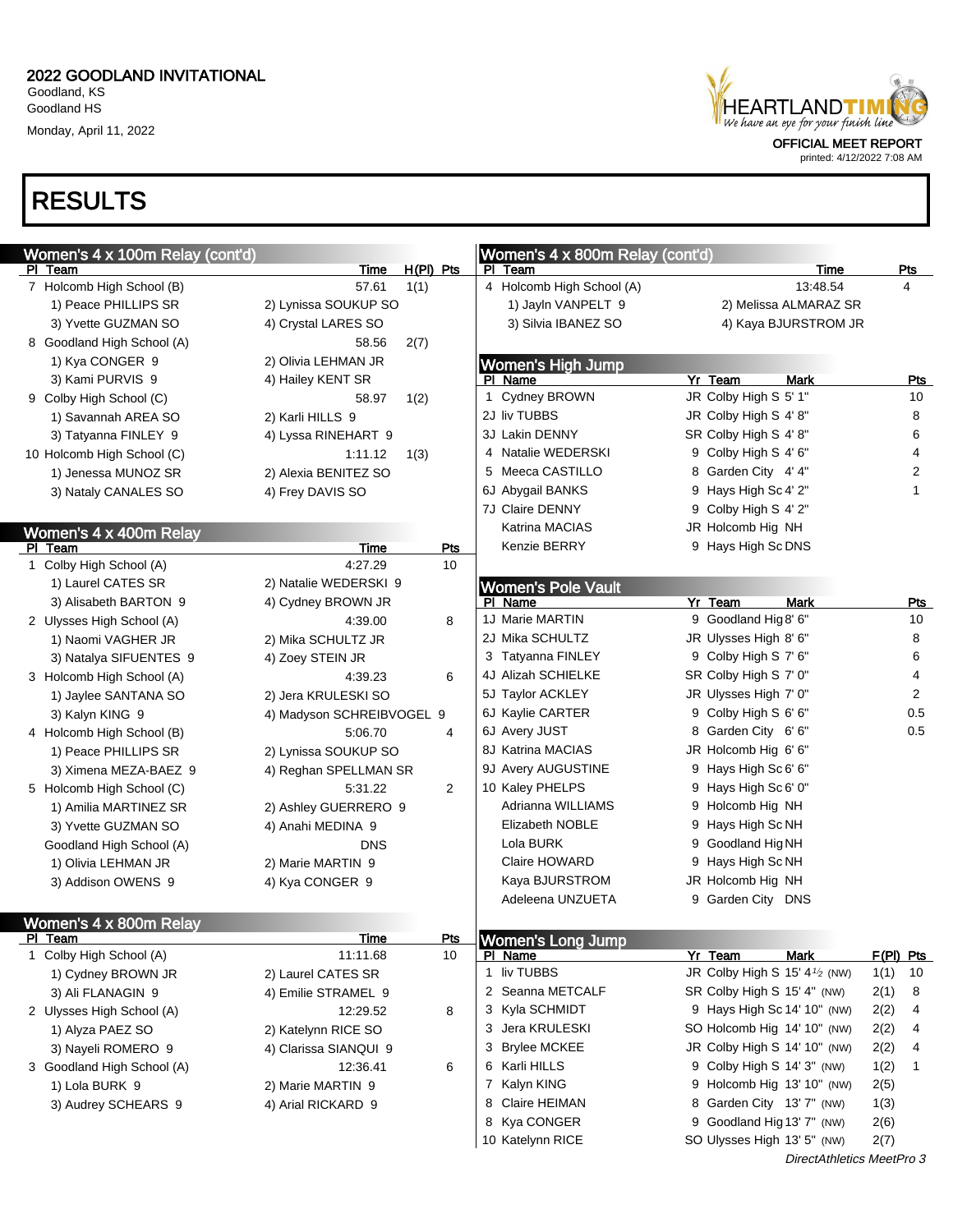# RESULTS

| HEARTLANDTIMI<br>We have an eye for your finish line |
|------------------------------------------------------|
|                                                      |
| <b>OFFICIAL MEET REPORT</b>                          |

| Women's Long Jump (cont'd) |                                         |      |              |              | Women's Shot Put (cont'd)  |   |                                       |             |             |              |
|----------------------------|-----------------------------------------|------|--------------|--------------|----------------------------|---|---------------------------------------|-------------|-------------|--------------|
| PI Name                    | Yr Team                                 | Mark | $F(PI)$ Pts  |              | PI Name                    |   | Yr Team                               | Mark        | $F(PI)$ Pts |              |
| 11 Jaylene HERNANDEZ       | JR Garden City 13' 2" (NW)              |      | 2(8)         |              | 3 Jordin OWENS             |   | JR Goodland Hig 32' 0"                |             | 2(2)        | 6            |
| 11 Kami PURVIS             | 9 Goodland Hig 13' 2" (NW)              |      | 2(8)         |              | 4 Nicole RUDA              |   | SR Holcomb Hig 31' 10"                |             | 2(3)        | 4            |
| 13 Abigail BOYER           | SO Hays High Sc 13' $1\frac{1}{2}$ (NW) |      | 2(10)        |              | 5 Klarissa NICHOLS         |   | SO Goodland Hig 31' 5"                |             | 2(4)        | 2            |
| 14 Savannah AREA           | SO Colby High S 13' 1" (NW)             |      | 2(11)        |              | 6 Mya BETZ                 |   | SR Colby High S 30' 9"                |             | 2(5)        | $\mathbf{1}$ |
| 14 Crystal LARES           | SO Holcomb Hig 13' 1" (NW)              |      | 2(11)        |              | 7 Cindy CHAVEZ             |   | SR Colby High S 30' $5\frac{1}{2}$    |             | 2(6)        |              |
| 16 Yvette GUZMAN           | SO Holcomb Hig 13' 0" (NW)              |      | 1(4)         |              | 8 Lexi KEPLEY              |   | SR Holcomb Hig 30' 1"                 |             | 2(7)        |              |
| 17 Allison ZIMMERMAN       | 9 Colby High S 12' $9^{1/2}$ (NW)       |      | 2(13)        |              | 9 Taia VALASCO             |   | SR Ulysses High 28' 7 <sup>1</sup> /2 |             | 2(8)        |              |
| 18 Adrianna WILLIAMS       | 9 Holcomb Hig 12' $8\frac{1}{2}$ (NW)   |      | 1(5)         |              | 10 Celina ALDANA           |   | SR Holcomb Hig 27' 11 <sup>1</sup> /2 |             | 2(9)        |              |
| 18 Emily LABARGE           | 9 Hays High Sc 12' $8\frac{1}{2}$ (NW)  |      | 1(5)         |              | 11 Dalia GARCIA            |   | SR Ulysses High 26' 6"                |             | 2(10)       |              |
| 20 Clarissa SIANQUI        | 9 Ulysses High 12' 7" (NW)              |      | 2(14)        |              | 12 Breckyn WAHLMEIER       |   | 9 Colby High S 26' $4\frac{1}{2}$     |             | 1(2)        |              |
| 21 Nayeli ROMERO           | 9 Ulysses High 12' 0" (NW)              |      | 1(7)         |              | 13 Bella IBARRA            |   | SR Holcomb Hig $24'9'$                |             | 2(11)       |              |
| 22 Lyssa RINEHART          | 9 Colby High S 11' 10" (NW)             |      | 1(8)         |              | 14 Kallyn MEYERS           |   | 9 Hays High Sc 24' $5\frac{1}{2}$     |             | 2(12)       |              |
| 23 Alyza PAEZ              | SO Ulysses High 11' 9" (NW)             |      | 1(9)         |              | 15 Aliza BARTLETT          |   | SO Colby High S 24' 2"                |             | 2(13)       |              |
| 24 Jacqueline MENJIVAR     | 8 Garden City 11'8" (NW)                |      | 1(10)        |              | 16 Maycie HOLDEMAN         |   | 9 Hays High Sc 23' 8"                 |             | 2(14)       |              |
| 25 Kailey DELIMONT         | 9 Hays High Sc 11' 7" (NW)              |      | 1(11)        |              | 17 Taybree SHOWALTER       |   | 9 Colby High S 23' 6"                 |             | 1(3)        |              |
| 26 Gloria VALDEZ           | JR Holcomb Hig 9' 9" (NW)               |      | 1(12)        |              | 18 Anna STRAMEL            |   | SO Colby High S 23' $4\frac{1}{2}$    |             | 1(4)        |              |
| 27 Aliza BARTLETT          | SO Colby High S 8' 6" (NW)              |      | 1(13)        |              | 19 Karly SCHLAUTMAN        | 9 | Hays High Sc 23' 3"                   |             | 2(15)       |              |
| Maria CAVANNA              | SO Ulysses High DNS (NW)                |      | 1            |              | 20 Irma MELECIO-TINIGUARIO |   | 9 Garden City 23' 1"                  |             | 1(5)        |              |
|                            |                                         |      |              |              | 21 Jovi HAUSER             |   | 9 Ulysses High 23' $0\frac{1}{2}$     |             | 1(6)        |              |
| <b>Women's Triple Jump</b> |                                         |      |              |              | 22 Emily RESENDIZ          |   | SO Holcomb Hig 21' 6"                 |             | 1(7)        |              |
| PI Name                    | Yr Team                                 | Mark | $F(PI)$ Pts  |              | 23 Brylie FENNER           | 9 | Goodland Hig 20' $7\frac{1}{2}$       |             | 1(8)        |              |
| 1 Mia HAMILTON             | SR Colby High S 33' 10" (NW)            |      | 2(1)         | 10           | 24 Nikole ORENDER          |   | 9 Hays High Sc 20' 6"                 |             | 1(9)        |              |
| 2 Brylee MCKEE             | JR Colby High S 31' 9" (NW)             |      | 2(2)         | 8            | 25 Lola KURTZ              |   | 8 Garden City 20' 4"                  |             | 1(10)       |              |
| 3 Jera KRULESKI            | SO Holcomb Hig 31' 2" (NW)              |      | 2(3)         | 6            | 25 Joselyn FLORES          |   | 8 Garden City 20' 4"                  |             | 1(10)       |              |
| 4 Kenzie BERRY             | 9 Hays High Sc 31' 1" (NW)              |      | 2(4)         | 4            | 27 Carlea WILSON           |   | 8 Garden City 20' 2 <sup>1</sup> /2   |             | 1(12)       |              |
| 5 Kennedy MCCARTY          | 9 Colby High S 30' 2" (NW)              |      | 1(1)         | 2            | 28 Elaina MASON            |   | SO Goodland Hig 20' 1 <sup>1</sup> /2 |             | 1(13)       |              |
| 6 Kyla SCHMIDT             | 9 Hays High Sc 30' 0" (NW)              |      | 2(5)         | $\mathbf{1}$ | 29 Alexia CANTO            |   | SO Holcomb Hig 17' 0 <sup>1</sup> /2  |             | 1(14)       |              |
| 7 Kalyn KING               | 9 Holcomb Hig 29' 9" (NW)               |      | 1(2)         |              | 30 Crystal DOMINGUEZ       |   | SO Ulysses High 16' 4 <sup>1</sup> /2 |             | 1(15)       |              |
| 8 Allison ZIMMERMAN        | 9 Colby High S 29' 6" (NW)              |      | 2(6)         |              |                            |   |                                       |             |             |              |
| 9 Karli HILLS              | 9 Colby High S 29' 2" (NW)              |      | 2(7)         |              | <b>Women's Discus</b>      |   |                                       |             |             |              |
| 10 Addison OWENS           | 9 Goodland Hig 29' 1" (NW)              |      | 2(8)         |              | PI Name                    |   | Yr Team                               | <b>Mark</b> | $F(PI)$ Pts |              |
| 11 Amilia MARTINEZ         | SR Holcomb Hig 28' 8" (NW)              |      | 1(3)         |              | Dalia GARCIA<br>1.         |   | SR Ulysses High 93' 5"                |             | 3(1)        | 10           |
| 11 Abigail BOYER           | SO Hays High Sc 28' 8" (NW)             |      | 2(9)         |              | 2 Nicole RUDA              |   | SR Holcomb Hig 90' 7"                 |             | 3(2)        | 8            |
| 13 Savannah AREA           | SO Colby High S 28' 5" (NW)             |      | 2(10)        |              | 3 Taia VALASCO             |   | SR Ulysses High 88' 5"                |             | 3(3)        | 6            |
| 14 Clarissa SIANQUI        | 9 Ulysses High 28' 3" (NW)              |      | 1(4)         |              | 4 Brenn STANLEY            |   | 9 Colby High S 88' 2"                 |             | 2(1)        | 4            |
| 15 Nayeli ROMERO           | 9 Ulysses High 27' 3" (NW)              |      | 1(5)         |              | Cindy CHAVEZ<br>5          |   | SR Colby High S 86' 4"                |             | 3(4)        |              |
| 16 Kailey DELIMONT         | 9 Hays High Sc 26' 6" (NW)              |      | 1(6)         |              | 6 Breckyn WAHLMEIER        |   | 9 Colby High S 84' 8"                 |             | 2(2)        | $\mathbf 1$  |
| 17 Adrianna WILLIAMS       | 9 Holcomb Hig 26' 5" (NW)               |      | 1(7)         |              | 7 Olivia LEHMAN            |   | JR Goodland Hig 83' 7"                |             | 3(5)        |              |
| 18 Jaylene HERNANDEZ       | JR Garden City 26' 1" (NW)              |      | 1(8)         |              | 8 Mya BETZ                 |   | SR Colby High S 81' 5"                |             | 3(6)        |              |
| <b>Emily LABARGE</b>       | 9 Hays High Sc DNS (NW)                 |      | 1            |              | 9 Jordin OWENS             |   | JR Goodland Hig 78' 4"                |             | 3(7)        |              |
| Arial RICKARD              | 9 Goodland Hig DNS (NW)                 |      | $\mathbf{1}$ |              | 10 Lexi KEPLEY             |   | SR Holcomb Hig 74' 10"                |             | 3(8)        |              |
|                            |                                         |      |              |              | 11 Anna STRAMEL            |   | SO Colby High S 66' 6"                |             | 1(1)        |              |
| <b>Women's Shot Put</b>    |                                         |      |              |              | 12 Chantal GONZALEZ        |   | SO Hays High Sc 65' 2"                |             | 2(3)        |              |
| PI Name                    | Yr Team                                 | Mark | $F(PI)$ Pts  |              | 13 Mia HAMILTON            |   | SR Colby High S 64' 4"                |             | 1(2)        |              |
| 1 Brooklynn JONES          | SR Colby High S 35' 1"                  |      | 1(1)         | 10           | 14 Celina ALDANA           |   | SR Holcomb Hig 63' 1"                 |             | 3(9)        |              |
| 2 Brenn STANLEY            | 9 Colby High S 32' 1"                   |      | 2(1)         | 8            | 15 Nikole ORENDER          |   | 9 Hays High Sc 62' 8"                 |             | 2(4)        |              |
|                            |                                         |      |              |              |                            |   |                                       |             |             |              |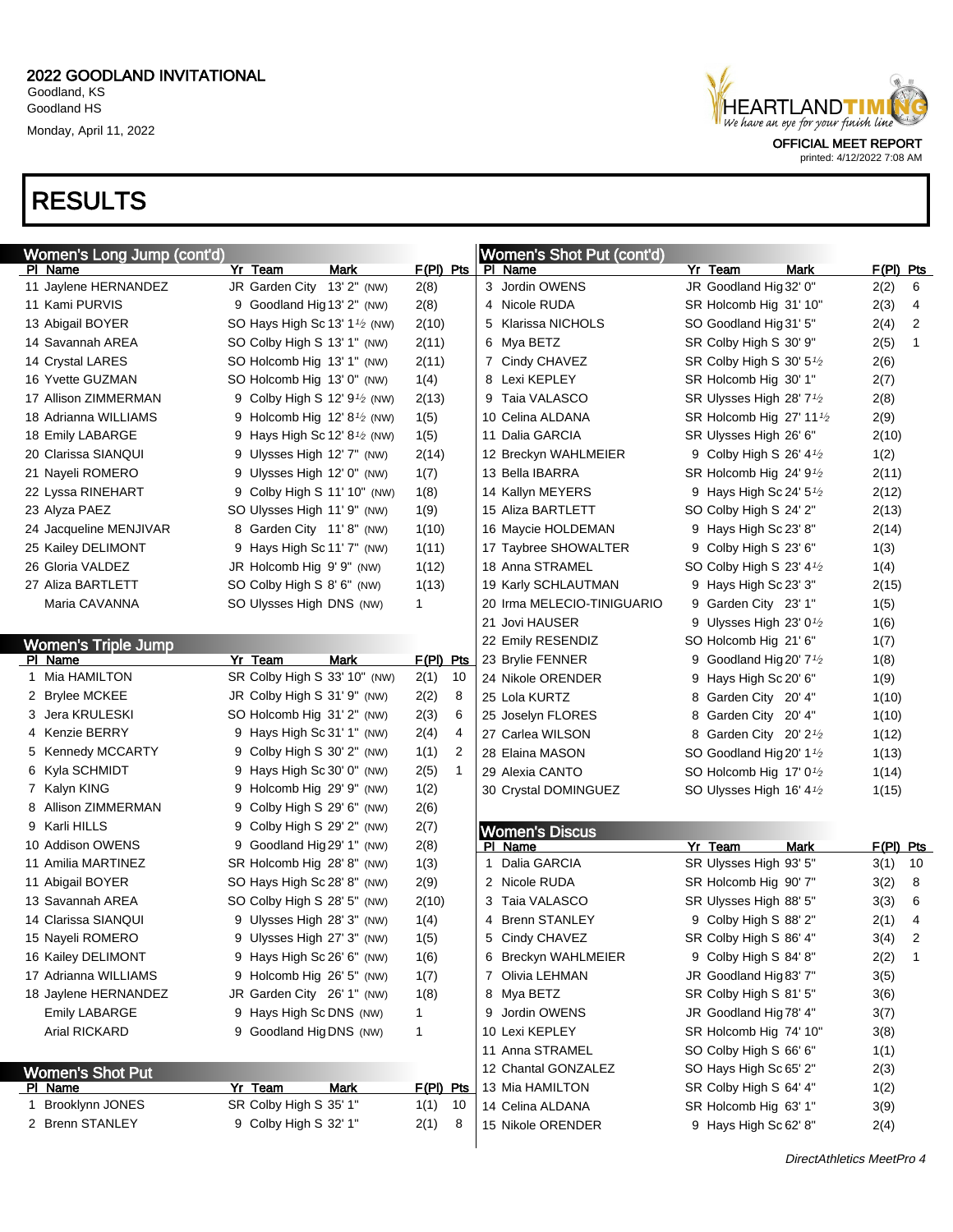# RESULTS

| HEARTLANDTIMI<br>We have an eye for your finish line |
|------------------------------------------------------|
| <b>OFFICIAL MEET REPORT</b>                          |

| <b>Women's Discus (cont'd)</b> |                         |      |                      |              | Men's 100 Meters         |   |                            |            |             |             |    |
|--------------------------------|-------------------------|------|----------------------|--------------|--------------------------|---|----------------------------|------------|-------------|-------------|----|
| PI Name                        | Yr Team                 | Mark | $F(PI)$ Pts          |              | PI Name                  |   | Yr Team                    |            | Time        | $H(PI)$ Pts |    |
| 16 Klarissa NICHOLS            | SO Goodland Hig 61' 0"  |      | 3(10)                | $\mathbf{1}$ | Dalton LONG              |   | JR Holcomb Hig             | 11.36 (NW) |             | 5(1)        | 10 |
| 17 Jovi HAUSER                 | 9 Ulysses High 59' 6"   |      | 2(5)                 |              | 2 Dominique OROSCO       |   | SO Holcomb Hig             | 11.44 (NW) |             | 5(2)        | 8  |
| 18 Maycie HOLDEMAN             | 9 Hays High Sc 55' 6"   |      | 2(6)                 |              | 3 Ethan MARSHALL         |   | SO Hays High Sc 11.56 (NW) |            |             | 4(1)        | 6  |
| 19 Brylie FENNER               | 9 Goodland Hig 55' 2"   |      | 2(7)                 |              | 4 Manny REYES            |   | SO Holcomb Hig             | 11.60 (NW) |             | 5(3)        | 4  |
| 20 Hannah CRAIN                | 9 Hays High Sc 53' 0"   |      | 2(8)                 |              | 5 Braydon BASTIN         |   | SO Holcomb Hig             | 11.64 (NW) |             | 5(4)        | 2  |
| 21 Karly SCHLAUTMAN            | 9 Hays High Sc 50' 9"   |      | 1(3)                 |              | 6 Evan CORTEZ            |   | JR Ulysses High            | 11.73 (NW) |             | 5(5)        | 1  |
| 22 Irma MELECIO-TINIGUARIO     | 9 Garden City 49' 0"    |      | 1(4)                 |              | 7 Broc HARLAND           |   | JR Ulysses High            | 11.76 (NW) |             | 5(6)        |    |
| 23 Emily RESENDIZ              | SO Holcomb Hig 48' 9"   |      | 1(5)                 |              | 8 Braysen SALINAS        |   | SO Ulysses High            | 11.80 (NW) |             | 4(2)        |    |
| 24 Tori MILLER                 | 9 Hays High Sc 47' 11"  |      | 2(9)                 |              | 9 Isaiah ROSALES         |   | SO Colby High S            | 11.83 (NW) |             | 4(3)        |    |
| 25 Bella IBARRA                | SR Holcomb Hig 47' 10"  |      | 2(10)                |              | 10 Joshua SEUDASS        |   | SR Goodland Hig 11.84 (NW) |            |             | 4(4)        |    |
| 26 Carlea WILSON               | 8 Garden City 44' 3"    |      | 2(11)                |              | 11 Danzel MENDEZ         |   | SO Ulysses High            | 11.86 (NW) |             | 4(5)        |    |
| 27 Lola KURTZ                  | 8 Garden City 42' 9"    |      | 1(6)                 |              | 12 Mario RUIZ            |   | 8 Garden City              | 11.98 (NW) |             | 4(6)        |    |
| 28 Joselyn FLORES              | 8 Garden City 41' 6"    |      | 1(7)                 |              | 13 Brock SUMMERS         | 9 | Hays High Sc 11.99 (NW)    |            |             | 4(7)        |    |
| 29 Crystal DOMINGUEZ           | SO Ulysses High 38' 3"  |      | 1(8)                 |              | 13 Odir FERMIN VELASQUEZ |   | 8 Garden City              | 11.99 (NW) |             | 5(7)        |    |
| <b>Frey DAVIS</b>              | SO Holcomb Hig DNS      |      | 1                    |              | 15 Boston TUBBS          |   | SO Colby High S            | 12.13 (NW) |             | 3(1)        |    |
| Alexia CANTO                   | SO Holcomb Hig DNS      |      | 1                    |              | 16 Anthony RUBIAL        |   | 9 Goodland Hig 12.19 (NW)  |            |             | 3(2)        |    |
| Kallyn MEYERS                  | 9 Hays High Sc FOUL     |      | 3                    |              | 16 Alde HERNANDEZ        |   | SO Garden City             | 12.19 (NW) |             | 4(8)        |    |
|                                |                         |      |                      |              | 18 Brennan VAGHER        |   | SR Ulysses High            | 12.21 (NW) |             | 5(8)        |    |
| <b>Women's Javelin</b>         |                         |      |                      |              | 19 Evan COSGRIFF         |   | SO Hays High Sc 12.30 (NW) |            |             | 3(3)        |    |
| PI Name                        | Yr Team                 | Mark | $F(PI)$ Pts          |              | 20 Dominic MUNOZ         |   | SO Holcomb Hig             | 12.42 (NW) |             | 3(4)        |    |
| 1 Brooklynn JONES              | SR Colby High S 115' 7" |      | 2(1)<br>10           |              | 21 Chris PLISEK          |   | SO Garden City             | 12.45 (NW) |             | 2(1)        |    |
| 2 Lindsey CURE                 | JR Goodland Hig 104' 1" |      | 2(2)<br>8            |              | 22 Rhett IHRIG           |   | 9 Goodland Hig 12.68 (NW)  |            |             | 1(1)        |    |
| 3 Nicole RUDA                  | SR Holcomb Hig 97' 8"   |      | 2(3)<br>6            |              | 23 Caleb WILSON          |   | SO Hays High Sc 12.73 (NW) |            |             | 2(2)        |    |
| 4 Ali FLANAGIN                 | 9 Colby High S 96' 6"   |      | 2(4)<br>4            |              | 24 Alexander DAVIS       |   | SO Holcomb Hig             | 12.77 (NW) |             | 2(3)        |    |
| 5 Allison ZIMMERMAN            | 9 Colby High S 92' 11"  |      | 1(1)<br>2            |              | 25 Bradley LOVE          |   | 8 Garden City              | 12.78 (NW) |             | 3(5)        |    |
| 6 Brenn STANLEY                | 9 Colby High S 90' 0"   |      | 2(5)<br>$\mathbf{1}$ |              | 26 Mason BERLS           | 9 | Goodland Hig 12.85 (NW)    |            |             | 3(6)        |    |
| 7 Mia HAMILTON                 | SR Colby High S 87' 9"  |      | 2(6)                 |              | 27 Kyle LIVESAY          |   | SO Hays High Sc 12.87 (NW) |            |             | 3(7)        |    |
| 8 Belle HERNANDEZ              | JR Garden City 82' 3"   |      | 2(7)                 |              | 28 Donivan TARRANT       |   | 9 Garden City              | 13.00 (NW) |             | 3(8)        |    |
| 9 Dalia GARCIA                 | SR Ulysses High 79' 1"  |      | 2(8)                 |              | 29 Simon SALCIDO         | 9 | Colby High S               | 13.05 (NW) |             | 2(4)        |    |
| 10 Lexi KEPLEY                 | SR Holcomb Hig 76' 4"   |      | 2(9)                 |              | 30 Jaime SALAS           |   | 9 Holcomb Hig              | 13.23 (NW) |             | 2(5)        |    |
| 11 Taybree SHOWALTER           | 9 Colby High S 76' 0"   |      | 1(2)                 |              | 31 Sam ISHMAN            |   | SO Goodland Hig 13.68 (NW) |            |             | 2(6)        |    |
| 12 Taia VALASCO                | SR Ulysses High 74' 0"  |      | 2(10)                |              | 32 Angel LAZO            |   | JR Goodland Hig 13.76 (NW) |            |             | 1(2)        |    |
| 13 Tori MILLER                 | 9 Hays High Sc 72' 4"   |      | 1(3)                 |              | 33 Zachary CLAYVILLE     |   | SO Goodland Hig            | 18.96 (NW) |             | 1(3)        |    |
| 14 Jordin OWENS                | JR Goodland Hig 71' 4"  |      | 2(11)                |              | Angel DIAZ               |   | JR Goodland Hig            | DNS (NW)   |             | 1           |    |
| 15 Anna STRAMEL                | SO Colby High S 67' 7"  |      | 1(4)                 |              |                          |   |                            |            |             |             |    |
| 16 Aliza BARTLETT              | SO Colby High S 65' 3"  |      | 1(5)                 |              | Men's 200 Meters         |   |                            |            |             |             |    |
| 17 Jovi HAUSER                 | 9 Ulysses High 61' 7"   |      | 1(6)                 |              | PI Name                  |   | Yr Team                    |            | <b>Time</b> | $H(PI)$ Pts |    |
| 18 Emily RESENDIZ              | SO Holcomb Hig 58' 5"   |      | 1(7)                 | 1            | Dominique OROSCO         |   | SO Holcomb Hig             | 24.42 (NW) |             | 5(1)        | 10 |
| 19 Klarissa NICHOLS            | SO Goodland Hig 53' 6"  |      | 1(8)                 |              | 2 Evan CORTEZ            |   | JR Ulysses High            | 24.71 (NW) |             | 5(2)        | 8  |
| 19 Chantal GONZALEZ            | SO Hays High Sc 53' 6"  |      | 2(12)                |              | 3 Devontay HARDY         |   | JR Goodland Hig            | 24.71 (NW) |             | 5(3)        | 6  |
| 21 Crystal DOMINGUEZ           | SO Ulysses High 49' 9"  |      | 1(9)                 |              | 4 Tyler LONG             |   | SO Holcomb Hig             | 24.74 (NW) |             | 4(1)        | 4  |
| 22 Hannah CRAIN                | 9 Hays High Sc 48' 8"   |      | 1(10)                |              | 5 Braydon BASTIN         |   | SO Holcomb Hig             | 24.96 (NW) |             | 5(4)        | 2  |
| 23 Alexia CANTO                | SO Holcomb Hig 37' 10"  |      | 1(11)                |              | 6 Brock SUMMERS          |   | 9 Hays High Sc 25.46 (NW)  |            |             | 5(5)        | 1  |
| 24 Elaina MASON                | SO Goodland Hig 33' 2"  |      | 1(12)                |              | 7 Odir FERMIN VELASQUEZ  |   | 8 Garden City              | 25.61 (NW) |             | 3(1)        |    |
| <b>Breckyn WAHLMEIER</b>       | 9 Colby High S DNS      |      | 1                    |              | 8 LJ PURVIS              |   | SO Goodland Hig            | 25.93 (NW) |             | 4(2)        |    |
| Nia KAISER                     | JR Hays High Sc DNS     |      | 2                    |              | 9 Danzel MENDEZ          |   | SO Ulysses High 26.41 (NW) |            |             | 4(3)        |    |
|                                |                         |      |                      |              |                          |   |                            |            |             |             |    |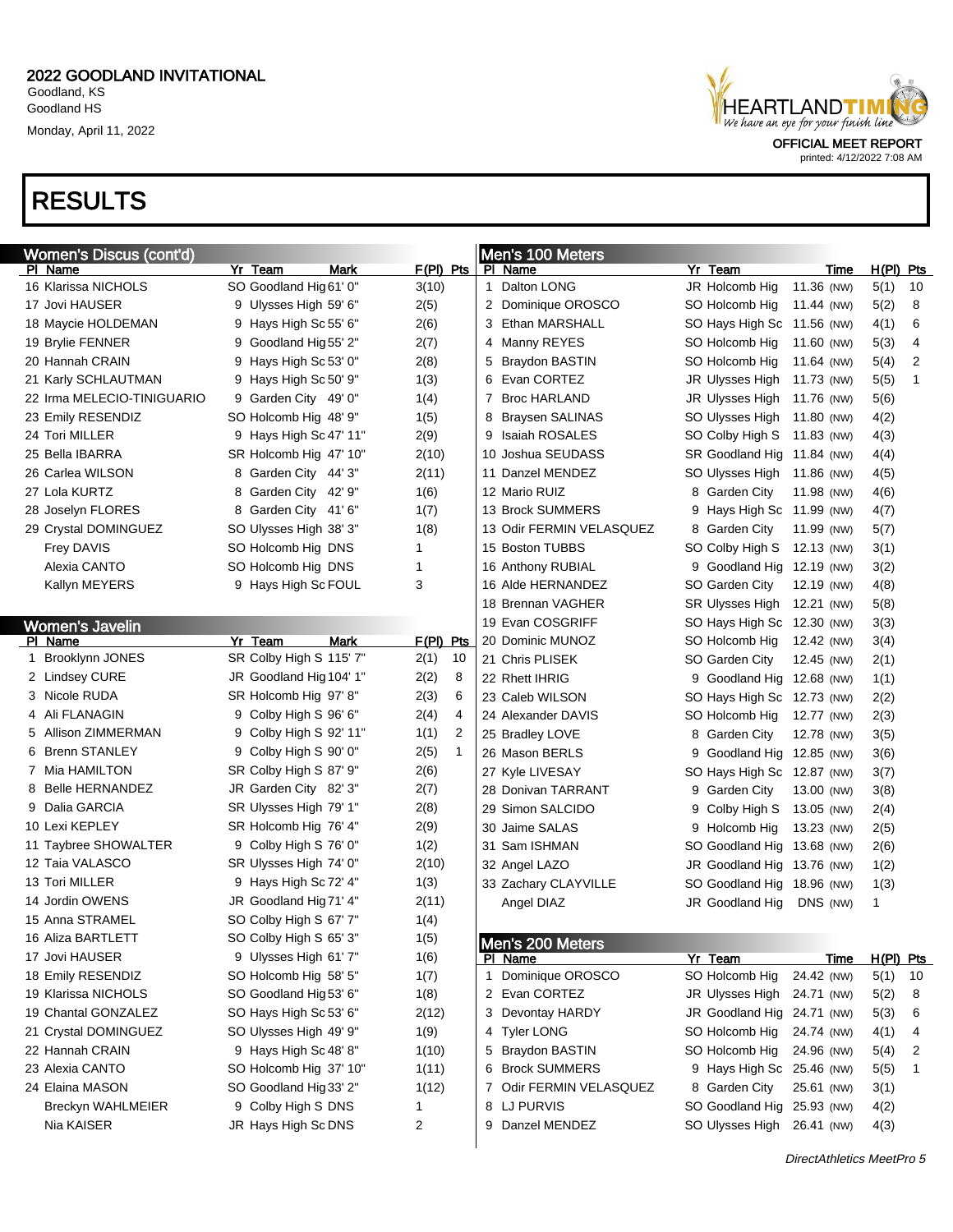# RESULTS

| HEARTLANDT I MI<br>We have an eye for your finish line |
|--------------------------------------------------------|
| <b>OFFICIAL MEET REPORT</b>                            |

| Men's 200 Meters (cont'd)          |                            |             |                      |    | Men's 800 Meters              |                 |            |                   |
|------------------------------------|----------------------------|-------------|----------------------|----|-------------------------------|-----------------|------------|-------------------|
| PI Name                            | Yr Team                    | Time        | $H(PI)$ Pts          |    | PI Name                       | Yr Team         | Time       | Pts               |
| 10 Mario RUIZ                      | 8 Garden City              | 26.42 (NW)  | 3(2)                 |    | 1 Braxton SIZEMORE            | SR Holcomb Hig  | 2:16.82    | 10                |
| 11 Ethan MARSHALL                  | SO Hays High Sc 26.42 (NW) |             | 5(6)                 |    | 2 Ivan RIVAS                  | SO Garden City  | 2:19.71    | 8                 |
| 12 Broc HARLAND                    | JR Ulysses High 26.48 (NW) |             | 4(4)                 |    | 3 Brayden SNEATH              | 8 Garden City   | 2:23.35    | 6                 |
| 13 Evan COSGRIFF                   | SO Hays High Sc 26.62 (NW) |             | 4(5)                 |    | 4 Harrison BHEND              | JR Goodland Hig | 2:29.16    | 4                 |
| 14 Andrew SCOTT                    | SR Ulysses High 26.64 (NW) |             | 3(3)                 |    | 5 Landon LEONARD              | 9 Holcomb Hig   | 2:29.29    | 2                 |
| 15 Anthony RUBIAL                  | 9 Goodland Hig 27.03 (NW)  |             | 3(4)                 |    | 6 Eirik RAMOS                 | 9 Holcomb Hig   | 2:29.60    | $\mathbf{1}$      |
| 16 Mason BERLS                     | 9 Goodland Hig 27.29 (NW)  |             | 1(1)                 | 7  | Juillian MARTINEZ             | SR Garden City  | 2:30.24    |                   |
| 17 Kyle LIVESAY                    | SO Hays High Sc 27.35 (NW) |             | 4(6)                 | 8  | Joshua MARTINEZ               | SO Garden City  | 2:33.16    |                   |
| 18 Rhett IHRIG                     | 9 Goodland Hig 27.76 (NW)  |             | 1(2)                 | 9  | Dally SCHUETZ                 | JR Holcomb Hig  | 2:35.33    |                   |
| 19 Hugo GUZMAN                     | SR Holcomb Hig             | 27.97 (NW)  | 3(5)                 |    | 10 Carter MUEHLEISEN          | JR Hays High Sc | 2:37.87    |                   |
| 20 Ervin FIERRO                    | SO Garden City             | 28.09 (NW)  | 2(1)                 |    | 11 Angel AGUILAR              | SO Ulysses High | 2:39.05    |                   |
| 21 Caleb WILSON                    | SO Hays High Sc 28.22 (NW) |             | 3(6)                 |    | 12 Bryson NOVACK              | SO Holcomb Hig  | 2:40.16    |                   |
| 22 Chris PLISEK                    | SO Garden City             | 28.72 (NW)  | 2(2)                 |    | 13 Ethan UNGER                | 9 Garden City   | 2:42.51    |                   |
| 23 Sam ISHMAN                      | SO Goodland Hig            | 29.03 (NW)  | 1(3)                 |    | 14 Breckin MCCLURE            | 9 Holcomb Hig   | 2:42.57    |                   |
| 24 Jaime SALAS                     | 9 Holcomb Hig              | 29.17 (NW)  | 2(3)                 |    | 15 Alex DELOACH               | SO Holcomb Hig  | 2:43.41    |                   |
| Hayden GRABER                      | SO Ulysses High            | DNS (NW)    | 2                    |    | 16 Kason RAMSEY               | 9 Holcomb Hig   | 2:44.17    |                   |
| Simon SALCIDO                      | 9 Colby High S             | DNS (NW)    | 2                    |    | 17 Grant STEPHENS             | 9 Colby High S  | 2:49.01    |                   |
| Donivan TARRANT                    | 9 Garden City              | DNS (NW)    | 3                    |    | 18 Dallyn DINKEL              | 9 Goodland Hig  | 2:50.36    |                   |
| <b>Guy TUBBS</b>                   | Colby High S<br>9          | DNS (NW)    | 4                    |    | 19 Kade BELDEN                | JR Goodland Hig | 2:51.86    |                   |
| <b>Isaiah ROSALES</b>              | SO Colby High S            | DNS (NW)    | 5                    |    | 20 Parker FISHER              | 9 Garden City   | 2:55.32    |                   |
|                                    |                            |             |                      |    | 21 Rylee ATKERSON             | SO Hays High Sc | 2:57.53    |                   |
|                                    |                            |             |                      |    | 22 Ben WOLAK                  | 9 Goodland Hig  | 2:58.68    |                   |
| Men's 400 Meters<br>PI Name        | Yr Team                    | <b>Time</b> | $H(PI)$ Pts          |    | Caden SCHRINER                | 9 Colby High S  | <b>DNS</b> |                   |
| Dominique OROSCO<br>1              | SO Holcomb Hig             | 52.77       | 3(1)<br>10           |    | Landon BRADLEY                | SO Colby High S | <b>DNS</b> |                   |
| 2 Tyler LONG                       | SO Holcomb Hig             | 53.62       | 3(2)<br>8            |    | <b>Grayson MARSTON</b>        | 9 Holcomb Hig   | <b>DNS</b> |                   |
| 3 Devontay HARDY                   | JR Goodland Hig            | 54.81       | 3(3)<br>6            |    |                               |                 |            |                   |
| 4 Taevian MAUPIN-DABNEY            | 9 Hays High Sc             | 56.48       | 3(4)<br>4            |    |                               |                 |            |                   |
| 5 Maison WIGINTON                  | JR Ulysses High            | 57.78       | 3(5)<br>2            |    | Men's 1600 Meters<br>PI Name  | Yr Team         | Time       |                   |
| 6 Cyrus JOHNSON                    | SO Colby High S            | 57.85       | 2(1)<br>$\mathbf{1}$ | 1  | <b>Braxton SIZEMORE</b>       | SR Holcomb Hig  | 5:12.07    | <b>Pts</b><br>10  |
| 7 Evan COSGRIFF                    | SO Hays High Sc            | 58.48       | 3(6)                 |    | 2 Taden FIKAN                 | SO Colby High S | 5:17.61    | 8                 |
| 8 Isaac PEREZ-AVITIA               |                            |             |                      |    | 3 Taevian MAUPIN-DABNEY       |                 | 5:18.40    | 6                 |
|                                    | 8 Garden City              | 1:00.34     | 1(1)                 |    | 4 Eirik RAMOS                 | 9 Hays High Sc  |            | 4                 |
| 9 Hugo GUZMAN<br>10 Harrison BHEND | SR Holcomb Hig             | 1:01.52     | 2(2)                 |    | 5 Alan ROMAN                  | 9 Holcomb Hig   | 5:18.57    |                   |
|                                    | JR Goodland Hig            | 1:02.37     | 2(3)                 |    |                               | SO Garden City  | 5:40.87    | 2<br>$\mathbf{1}$ |
| 11 Alexander DAVIS                 | SO Holcomb Hig             | 1:03.23     | 2(4)                 | 6. | Dalton BELL<br>7 Noah SCHEARS | 9 Colby High S  | 5:44.58    |                   |
| 12 Jaiden CASTILLO                 | JR Holcomb Hig             | 1:03.91     | 2(5)                 |    |                               | JR Goodland Hig | 5:44.88    |                   |
| 13 LJ PURVIS                       | SO Goodland Hig            | 1:04.15     | 2(6)                 | 8  | <b>Quinten LOFQUIST</b>       | SO Garden City  | 5:47.33    |                   |
| 14 Chris PLISEK                    | SO Garden City             | 1:05.07     | 1(2)                 |    | 9 Carter MUEHLEISEN           | JR Hays High Sc | 5:48.50    |                   |
| 15 Alde HERNANDEZ                  | SO Garden City             | 1:07.23     | 1(3)                 |    | 10 Esteban ALVARADO           | 9 Colby High S  | 5:49.00    |                   |
| 16 Kamani JONES                    | 9 Hays High Sc             | 1:07.79     | 3(7)                 |    | 11 Juan SOTO-ROCHA            | 8 Garden City   | 5:49.80    |                   |
| 17 Noah SCHEARS                    | JR Goodland Hig            | 1:07.81     | 2(7)                 |    | 12 Jordan ROTH                | SO Holcomb Hig  | 5:49.81    |                   |
| 18 Kade BELDEN                     | JR Goodland Hig            | 1:10.24     | 1(4)                 |    | 13 Wyatt DAVENPORT            | SO Colby High S | 5:59.83    |                   |
| 19 Dallyn DINKEL                   | 9 Goodland Hig             | 1:11.86     | 1(5)                 |    | 14 Kason RAMSEY               | 9 Holcomb Hig   | 6:01.97    |                   |
| 20 Junior BENITEZ                  | SR Holcomb Hig             | 1:12.53     | 1(6)                 |    | 15 Miguel IBANEZ-RESENDIZ     | 9 Holcomb Hig   | 6:04.43    |                   |
|                                    |                            |             |                      |    | 16 Bryson NOVACK              | SO Holcomb Hig  | 6:09.07    |                   |
|                                    |                            |             |                      |    | 17 Derek ORTIZ                | SO Garden City  | 6:09.66    |                   |
|                                    |                            |             |                      |    | 18 Dallyn DINKEL              | 9 Goodland Hig  | 6:10.84    |                   |
|                                    |                            |             |                      |    |                               |                 |            |                   |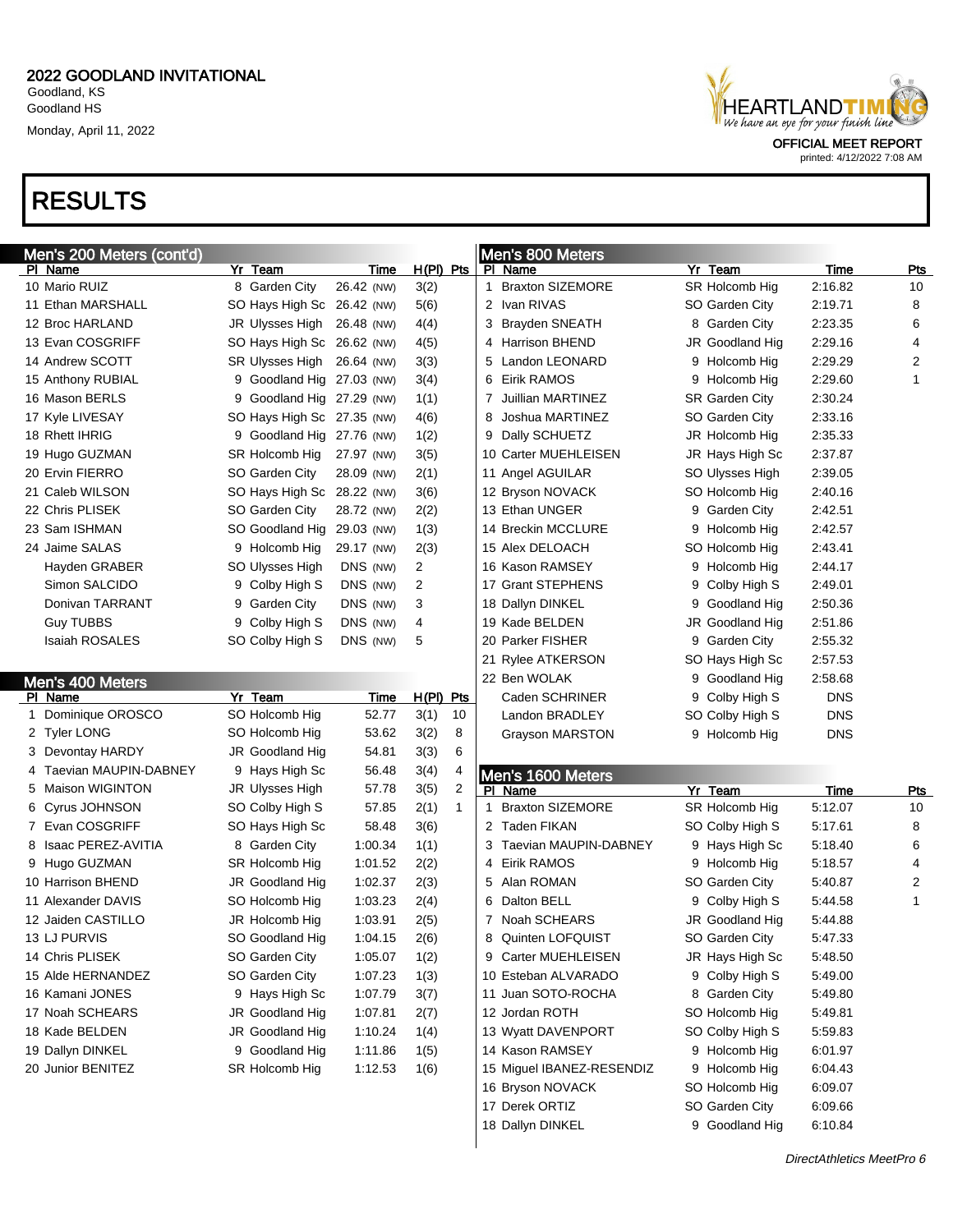# RESULTS

| HEARTLANDTIMI               |
|-----------------------------|
| <b>OFFICIAL MEET REPORT</b> |

| Men's 1600 Meters (cont'd) |                            |             |                      | Men's 4 x 100m Relay          |                            |            |
|----------------------------|----------------------------|-------------|----------------------|-------------------------------|----------------------------|------------|
| PI Name                    | Yr Team                    | <u>Time</u> |                      | Pts   PI Team                 | Time                       | <u>Pts</u> |
| 19 Gabriel RAMIREZ-CLARO   | SO Garden City             | 6:11.48     |                      | 1 Holcomb High School (A)     | 44.49                      | 10         |
| 20 Parker FISHER           | 9 Garden City              | 6:17.92     |                      | 1) Damon MESA SO              | 2) Braydon BASTIN SO       |            |
| 21 Rylee ATKERSON          | SO Hays High Sc            | 6:18.00     |                      | 3) Dominique OROSCO SO        | 4) Dalton LONG JR          |            |
| 22 Ben WOLAK               | 9 Goodland Hig             | 6:18.13     |                      | 2 Ulysses High School (A)     | 45.55                      | 8          |
| 23 Alex DELOACH            | SO Holcomb Hig             | 6:37.39     |                      | 1) Brennan VAGHER SR          | 2) Broc HARLAND JR         |            |
| 24 Christofer APONTE       | 9 Holcomb Hig              | 8:26.69     |                      | 3) Danzel MENDEZ SO           | 4) Evan CORTEZ JR          |            |
| Caden SCHRINER             | 9 Colby High S             | <b>DNS</b>  |                      | 3 Goodland High School (A)    | 46.89                      | 6          |
|                            |                            |             |                      | 1) Anthony RUBIAL 9           | 2) Joshua SEUDASS SR       |            |
| Men's 3200 Meters          |                            |             |                      | 3) Grant FRITZ JR             | 4) LJ PURVIS SO            |            |
| PI Name                    | Yr Team                    | Time        | <b>Pts</b>           | 4 Hays High School (A)        | 47.03                      | 4          |
| 1 Taden FIKAN              | SO Colby High S            | 11:53.81    | 10                   | 1) Ethan MARSHALL SO          | 2) Evan COSGRIFF SO        |            |
| 2 Daegan VANPELT           | SR Holcomb Hig             | 12:12.41    | 8                    | 3) Kyle LIVESAY SO            | 4) Brock SUMMERS 9         |            |
| 3 Breckin MCCLURE          | 9 Holcomb Hig              | 12:39.56    | 6                    | 5 Colby High School (A)       | 47.14                      | 2          |
| 4 Miguel IBANEZ-RESENDIZ   | 9 Holcomb Hig              | 13:00.59    | 4                    | 1) Cyrus JOHNSON SO           | 2) Isaiah ROSALES SO       |            |
| 5 Noah SCHEARS             | JR Goodland Hig            | 13:24.50    | 2                    | 3) Tate MURDOCK JR            | 4) Boston TUBBS SO         |            |
| 6 Jordan ROTH              | SO Holcomb Hig             | 14:00.06    | 1                    | 6 Garden City High School (A) | 49.06                      | 1          |
| 7 Christofer APONTE        | 9 Holcomb Hig              | 15:29.21    |                      | 1) Ervin FIERRO SO            | 2) Mario RUIZ 8            |            |
|                            |                            |             |                      | 3) Bradley LOVE 8             | 4) Odir FERMIN VELASQUEZ 8 |            |
| Men's 110m Hurdles         |                            |             |                      |                               |                            |            |
| PI Name                    | Yr Team                    | Time        | $H(PI)$ Pts          | Men's 4 x 400m Relay          |                            |            |
| 1 Manny REYES              | SO Holcomb Hig             | 16.20 (NW)  | 10<br>2(1)           | PI Team                       | Time                       | Pts        |
| 2 Ben SCOTT                | <b>SR Ulysses High</b>     | 16.30 (NW)  | 2(2)<br>8            | 1 Goodland High School (A)    | 3:47.18                    | 10         |
| 3 Greg MARTINEZ            | SO Holcomb Hig             | 16.67 (NW)  | 2(3)<br>6            | 1) Devontay HARDY JR          | 2) Grant FRITZ JR          |            |
| 4 Linkon CURE              | 9 Goodland Hig 17.22 (NW)  |             | 2(4)<br>4            | 3) Joshua SEUDASS SR          | 4) Linkon CURE 9           |            |
| 5 Dallas CALZONETTI        | 8 Garden City              | 18.11 (NW)  | 2(5)<br>2            | 2 Ulysses High School (A)     | 3:50.02                    | 8          |
| 6 Karl AGUILAR             | SO Garden City             | 18.28 (NW)  | 2(6)<br>$\mathbf{1}$ | 1) Braysen SALINAS SO         | 2) Evan CORTEZ JR          |            |
| 7 Carson AVERY             | 9 Hays High Sc 18.79 (NW)  |             | 1(1)                 | 3) Danzel MENDEZ SO           | 4) Maison WIGINTON JR      |            |
| 8 Daunte YOUNKER           | SO Hays High Sc 19.64 (NW) |             | 1(2)                 | 3 Colby High School (A)       | 3:53.64                    | 6          |
| 9 Dylan NEWSOME            | 8 Garden City              | 20.55 (NW)  | 1(3)                 | 1) Tate MURDOCK JR            | 2) Esteban ALVARADO 9      |            |
| 10 Hawk VAINERERE          | 9 Holcomb Hig              | 21.58 (NW)  | 1(4)                 | 3) Cyrus JOHNSON SO           | 4) Isaiah ROSALES SO       |            |
|                            |                            |             |                      | 4 Holcomb High School (B)     | 4:05.64                    | 4          |
| Men's 300m Hurdles         |                            |             |                      | 1) Hugo GUZMAN SR             | 2) Jaiden CASTILLO JR      |            |
| PI Name                    | Yr Team                    | Time        | $H(PI)$ Pts          | 3) Dominic MUNOZ SO           | 4) Landon LEONARD 9        |            |
| 1 Linkon CURE              | 9 Goodland Hig             | 44.40       | 2(1)<br>10           | Holcomb High School (A)       | DQ                         |            |
| 2 Ben SCOTT                | SR Ulysses High            | 44.63       | 8<br>2(2)            | 1) Tyler LONG SO              | 2) Dalton LONG JR          |            |
| 3 Greg MARTINEZ            | SO Holcomb Hig             | 45.89       | 2(3)<br>6            | 3) Braydon BASTIN SO          | 4) Braxton SIZEMORE SR     |            |
| 4 Dallas CALZONETTI        | 8 Garden City              | 47.88       | 2(4)<br>4            |                               |                            |            |
| 5 Tate MURDOCK             | JR Colby High S            | 48.43       | 2(5)<br>2            | Men's 4 x 800m Relay          |                            |            |
| 6 Carson AVERY             | 9 Hays High Sc             | 48.67       | 2(6)<br>$\mathbf{1}$ | PI Team                       | <b>Time</b>                | <b>Pts</b> |
| 7 Karl AGUILAR             | SO Garden City             | 49.48       | 2(7)                 | 1 Holcomb High School (A)     | 9:24.42                    | 10         |
| 8 Daunte YOUNKER           | SO Hays High Sc            | 50.08       | 1(1)                 | 1) Eirik RAMOS 9              | 2) Landon LEONARD 9        |            |
| 9 Dylan NEWSOME            | 8 Garden City              | 52.47       | 1(2)                 | 3) Dally SCHUETZ JR           | 4) Braxton SIZEMORE SR     |            |
| 10 Dalton BELL             | 9 Colby High S             | 1:08.18     | 1(3)                 | 2 Colby High School (A)       | 9:54.30                    | 8          |
| <b>Hawk VAINERERE</b>      | 9 Holcomb Hig              | <b>DNS</b>  | 1                    | 1) Esteban ALVARADO 9         | 2) Wyatt DAVENPORT SO      |            |
| Hayden GRABER              | SO Ulysses High            | <b>DNS</b>  | $\mathbf{1}$         | 3) Cyrus JOHNSON SO           | 4) Taden FIKAN SO          |            |
|                            |                            |             |                      |                               |                            |            |
|                            |                            |             |                      |                               |                            |            |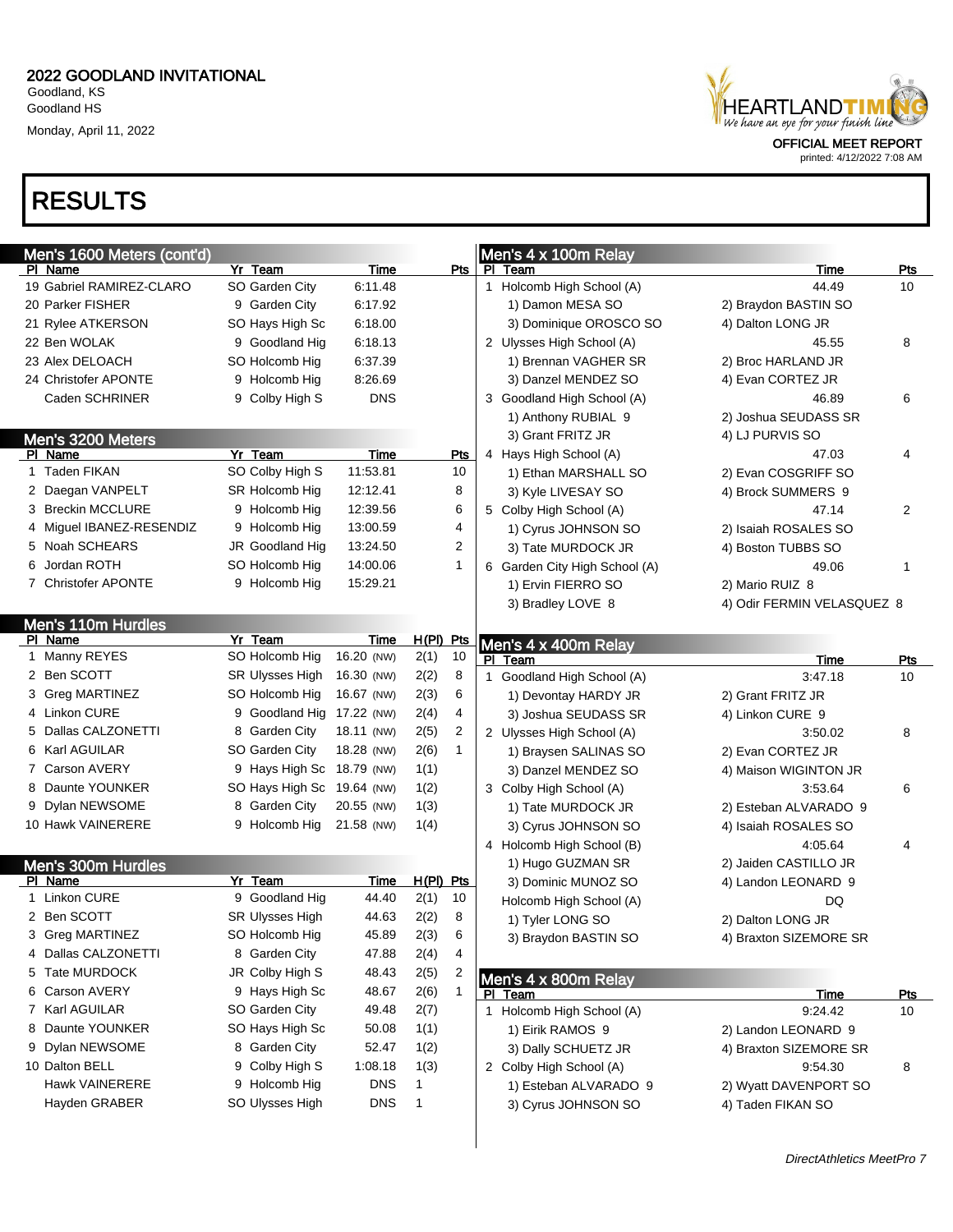# RESULTS

| HEARTLANDT I MI<br>We have an eye for your finish line |  |
|--------------------------------------------------------|--|
|                                                        |  |
| <b>OFFICIAL MEET REPORT</b>                            |  |

| Men's 4 x 800m Relay (cont'd) |                        |                | Men's Long Jump            |                                                        |             |
|-------------------------------|------------------------|----------------|----------------------------|--------------------------------------------------------|-------------|
| PI Team                       | Time                   | Pts            | PI Name                    | Yr Team<br><b>Mark</b>                                 | $F(PI)$ Pts |
| 3 Garden City High School (A) | 9:54.30                | 6              | Daunte YOUNKER<br>1        | SO Hays High Sc 19' 5" (NW)                            | 10<br>1(1)  |
| 1) Brayden SNEATH 8           | 2) Alan ROMAN SO       |                | 2 Boston TUBBS             | SO Colby High S 18' 8" (NW)                            | 8<br>2(1)   |
| 3) Juillian MARTINEZ SR       | 4) Joshua MARTINEZ SO  |                | 3 Guy TUBBS                | 9 Colby High S 18' 5" (NW)                             | 6<br>2(2)   |
| 4 Goodland High School (A)    | 10:17.64               | 4              | 4 Ethan MARSHALL           | SO Hays High Sc 18' 3" (NW)                            | 4<br>2(3)   |
| 1) Harrison BHEND JR          | 2) Noah SCHEARS JR     |                | 5 Alde HERNANDEZ           | SO Garden City 18' 2" (NW)                             | 2<br>2(4)   |
| 3) Dallyn DINKEL 9            | 4) Gantzen MILLER JR   |                | 6 Taevian MAUPIN-DABNEY    | 9 Hays High Sc 17' 10" (NW)                            | 1<br>2(5)   |
| 5 Holcomb High School (B)     | 10:40.83               | 2              | 7 Hayden GRABER            | SO Ulysses High 17' 4" (NW)                            | 2(6)        |
| 1) Kason RAMSEY 9             | 2) Bryson NOVACK SO    |                | 8 Maison WIGINTON          | JR Ulysses High 16' 8" (NW)                            | 1(2)        |
| 3) Alex DELOACH SO            | 4) Grayson MARSTON 9   |                | 9 Odir FERMIN VELASQUEZ    | 8 Garden City 16' 6" (NW)                              | 2(7)        |
| 6 Colby High School (B)       | 10:56.48               | 1              | 10 Joel GUADERRAMA         | 9 Ulysses High 16' 5" (NW)                             | 1(3)        |
| 1) Landon BRADLEY SO          | 2) Caden SCHRINER 9    |                | 11 Donivan TARRANT         | 9 Garden City 16' 0" (NW)                              | 1(4)        |
| 3) Grant STEPHENS 9           | 4) Dalton BELL 9       |                | 11 Dalton LONG             | JR Holcomb Hig 16' 0" (NW)                             | 2(8)        |
|                               |                        |                | 13 Ervin FIERRO            | SO Garden City 15' 8" (NW)                             | 1(5)        |
| Men's High Jump               |                        |                | 14 Angel AGUILAR           | SO Ulysses High 15' 7 <sup>1</sup> / <sub>2</sub> (NW) | 2(9)        |
| PI Name                       | Yr Team<br><b>Mark</b> | Pts            | 15 Simon SALCIDO           | 9 Colby High S 15' 4" (NW)                             | 1(6)        |
| 1J Devontay HARDY             | JR Goodland Hig5' 10"  | 10             | 16 Sam ISHMAN              | SO Goodland Hig 14' 8" (NW)                            | 1(7)        |
| 2J Greg MARTINEZ              | SO Holcomb Hig 5' 10"  | 8              | 17 Mason RODRIGUEZ         | 9 Hays High Sc 11' 8" (NW)                             | 1(8)        |
| 3 Guy TUBBS                   | 9 Colby High S 5' 8"   | 5              | <b>Preston MCCARTY</b>     | SR Colby High S DNS (NW)                               | 1           |
| 3 Dallas CALZONETTI           | 8 Garden City 5'8"     | 5              | Damon MESA                 | SO Holcomb Hig DNS (NW)                                | 2           |
| 5 Linkon CURE                 | 9 Goodland Hig 5' 4"   | $\overline{2}$ |                            |                                                        |             |
| 6 Bryson NOVACK               | SO Holcomb Hig 5' 2"   |                | <b>Men's Triple Jump</b>   |                                                        |             |
| 7J Anthony RUBIAL             | 9 Goodland Hig 5' 0"   |                | PI Name                    | Yr Team<br><b>Mark</b>                                 | Pts         |
| 8J Bradley LOVE               | 8 Garden City 5' 0"    |                | Manny REYES<br>1           | SO Holcomb Hig 42' 6" (NW)                             | 10          |
| 9J Breckin MCCLURE            | 9 Holcomb Hig 5' 0"    |                | 2 Boston TUBBS             | SO Colby High S 39' 5" (NW)                            | 8           |
|                               |                        |                | 3 Grant FRITZ              | JR Goodland Hig 38' 2" (NW)                            | 6           |
| <b>Men's Pole Vault</b>       |                        |                | 4 Kamani JONES             | 9 Hays High Sc 37' 7" (NW)                             | 4           |
| PI Name                       | Yr Team<br><b>Mark</b> | Pts            | 5 LJ PURVIS                | SO Goodland Hig 37' 4" (NW)                            | 2           |
| 1 Tate MURDOCK                | JR Colby High S 11' 6" | 10             | 6 Alde HERNANDEZ           | SO Garden City 36' 9" (NW)                             | 1           |
| 2J Greg MARTINEZ              | SO Holcomb Hig 10' 6"  | 8              | 7 Ervin FIERRO             | SO Garden City 34' 5" (NW)                             |             |
| 3J Hawk VAINERERE             | 9 Holcomb Hig 10' 6"   | 6              | 8 Angel AGUILAR            | SO Ulysses High 33' 7" (NW)                            |             |
| 4 Braysen SALINAS             | SO Ulysses High 10' 0" | 4              | 9 Simon SALCIDO            | 9 Colby High S 32' 9" (NW)                             |             |
| 5J Gantzen MILLER             | JR Goodland Hig9' 6"   | 2              | 10 Isaac PEREZ-AVITIA      | 8 Garden City 32' 1" (NW)                              |             |
| 6J Kade BELDEN                | JR Goodland Hig9' 6"   | 1              | <b>Joel GUADERRAMA</b>     | 9 Ulysses High DNS (NW)                                |             |
| 7 Kale SUPPES                 | 9 Hays High Sc 8' 0"   |                | Mason RODRIGUEZ            | 9 Hays High Sc FOUL (NW)                               |             |
| 7J Alexander DAVIS            | SO Holcomb Hig 8' 0"   |                | Daunte YOUNKER             | SO Hays High Sc FOUL (NW)                              |             |
| 8J Dominic MATA               | 9 Garden City 8' 0"    |                |                            |                                                        |             |
| 9 Ivan RIVAS                  | SO Garden City 8' 0"   |                | Men's Shot Put             |                                                        |             |
| 9J Nicholas LUNA              | 9 Holcomb Hig 8' 0"    |                | PI Name                    | Yr Team<br><b>Mark</b>                                 | $F(PI)$ Pts |
| 12 Dalton MEYERS              | 9 Hays High Sc 7' 6"   |                | lan ROSALES<br>1           | SR Colby High S 48' 9"                                 | 3(1)<br>10  |
| Juan SOTO-ROCHA               | 8 Garden City NH       |                | 2 Joshua SEUDASS           | SR Goodland Hig 43' 10"                                | 3(2)<br>8   |
| Carter LANG                   | SR Hays High Sc NH     |                | 3 Brandon YAUCH            | JR Hays High Sc 41' 2"                                 | 3(3)<br>6   |
| Mason RODRIGUEZ               | 9 Hays High Sc NH      |                | 4 Rhett IHRIG              | 9 Goodland Hig 40' 11"                                 | 3(4)<br>4   |
| Andrew SCOTT                  | SR Ulysses High NH     |                | <b>Matthew BERNER</b><br>5 | JR Hays High Sc 39' 4"                                 | 3(5)<br>2   |
| <b>Grayson MARSTON</b>        | 9 Holcomb Hig DNS      |                | <b>Brennan VAGHER</b><br>6 | SR Ulysses High 39' 3"                                 | 3(6)<br>1   |
|                               |                        |                | 7 Christian LANDEROS       | JR Ulysses High 38' 7"                                 | 3(7)        |
|                               |                        |                | 8 slade SALAMANS           | 9 Hays High Sc 38' 5"                                  | 3(8)        |
|                               |                        |                |                            |                                                        |             |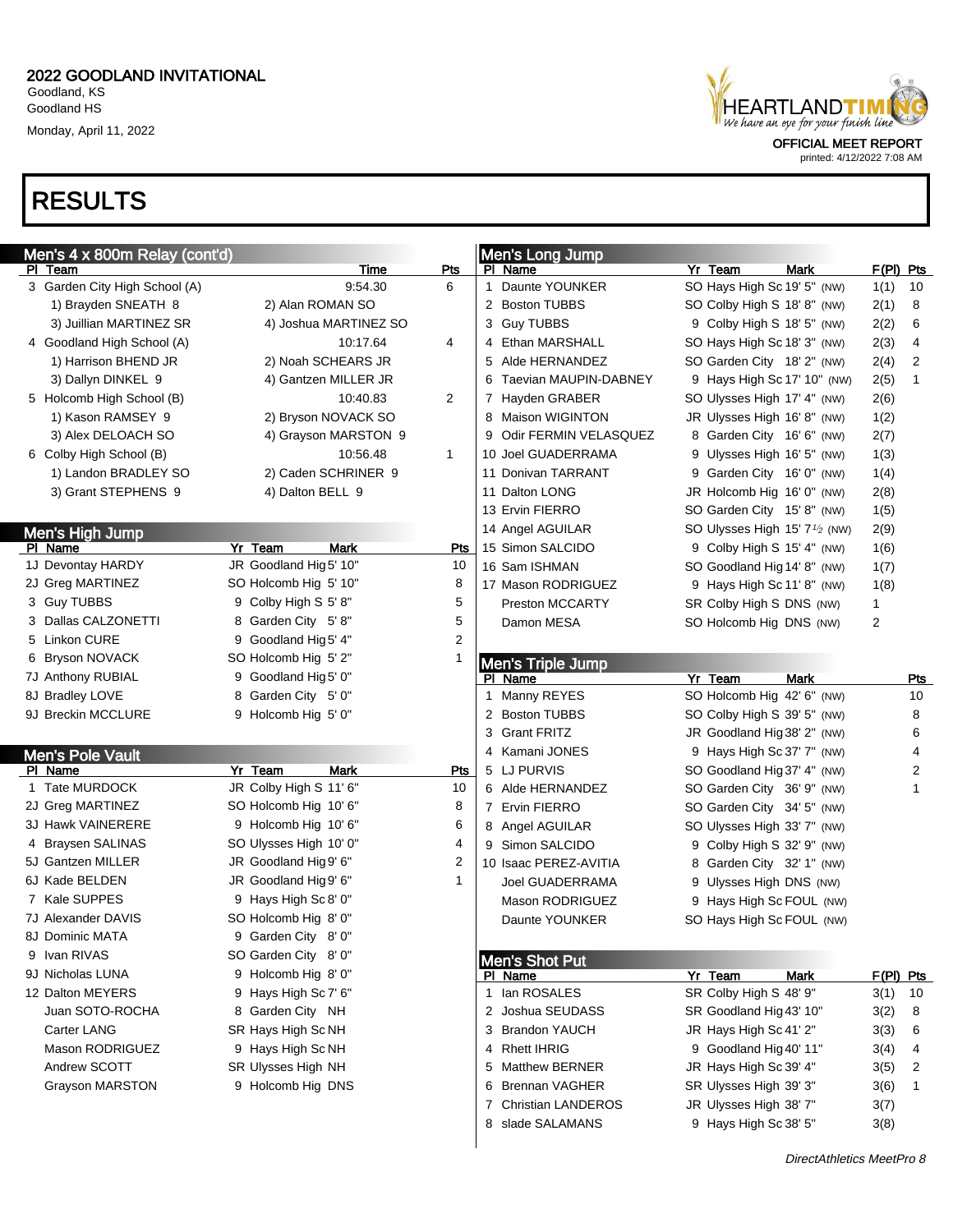# RESULTS



| Men's Shot Put (cont'd) |                                      |             | Men's Discus (cont'd)    |                          |                        |
|-------------------------|--------------------------------------|-------------|--------------------------|--------------------------|------------------------|
| PI Name                 | Yr Team<br>Mark                      | $F(PI)$ Pts | PI Name                  | Yr Team<br>Mark          | $F(PI)$ Pts            |
| 9 Lorenzo GOMEZ         | JR Ulysses High 38' 0"               | 2(1)        | 17 Junior BENITEZ        | SR Holcomb Hig 72' 6"    | 2(14)                  |
| 10 Fernando MONTOYA     | SR Ulysses High 37' 7"               | 3(9)        | 18 Nick COX              | SO Holcomb Hig 71' 3"    | 1(4)                   |
| 11 Angel DIAZ           | JR Goodland Hig 37' 0"               | 2(2)        | 19 Miles COMBS           | SO Garden City 63' 2"    | 1(5)                   |
| 12 Drayton KNOLL        | 9 Holcomb Hig 36' 11"                | 3(10)       | 20 Zachary CLAYVILLE     | SO Goodland Hig 62' 8"   | 1(6)                   |
| 13 Nate HENDERSON       | SO Hays High Sc 36' 3"               | 3(11)       | 21 Ben WOLAK             | 9 Goodland Hig 61' 2"    | 1(7)                   |
| 14 Gantzen MILLER       | JR Goodland Hig 35' 1"               | 2(3)        | 21 JP LARES              | SO Holcomb Hig 61' 2"    | 1(7)                   |
| 15 Kelby HAMMERSCHMIDT  | SO Hays High Sc 34' 4"               | 2(4)        | 23 Bryan ARTEAGA         | 9 Garden City 56'8"      | 1(9)                   |
| 16 Anthony MENDOZA      | SO Ulysses High 33' 11"              | 2(5)        | 24 Jonathon ROMO         | 8 Garden City 50' 7"     | 1(10)                  |
| 17 Angus SMITH          | SO Holcomb Hig 33' 6"                | 2(6)        | 25 Jacob OWENS           | 9 Holcomb Hig 43' 3"     | 1(11)                  |
| 18 JP LARES             | SO Holcomb Hig 33' 4"                | 2(7)        | 26 Keagan HARMS          | 8 Garden City 41' 6"     | 1(12)                  |
| 18 Mason BERLS          | 9 Goodland Hig 33' 4"                | 2(7)        | German HERRERA           | 9 Goodland Hig DNS       | 1                      |
| 20 Samir BARRAZA        | SO Colby High S 33' 2"               | 3(12)       | Xavier LOKER             | 9 Holcomb Hig DNS        | 1                      |
| 21 Francisco CRUZ       | SO Ulysses High 30' 6"               | 2(9)        | Samir BARRAZA            | SO Colby High S DNS      | 2                      |
| 22 Jonathon ROMO        | 8 Garden City 29' 7"                 | 1(1)        |                          |                          |                        |
| 23 Brady HUFF           | 9 Hays High Sc 29' $0\frac{1}{2}$    | 2(10)       | <b>Men's Javelin</b>     |                          |                        |
| 24 Jacob OWENS          | 9 Holcomb Hig 29' 0"                 | 2(11)       | PI Name                  | Yr Team<br><b>Mark</b>   | $F(PI)$ Pts            |
| 25 Emmanuel ANGUIANO    | 9 Holcomb Hig 28' 6"                 | 1(2)        | 1 Guy TUBBS              | 9 Colby High S 146' 0"   | 3(1)<br>10             |
| 26 Bryan ARTEAGA        | 9 Garden City 28' 5"                 | 1(3)        | 2 Dalton MEYERS          | 9 Hays High Sc 136' 8"   | 3(2)<br>8              |
| 27 Zachary CLAYVILLE    | SO Goodland Hig27' 11"               | 1(4)        | 3 wyatt KIRKPATRICK      | 9 Hays High Sc 125' 7"   | 3(3)<br>6              |
| 28 Clayton JACOBS       | 9 Hays High Sc 27' 10"               | 1(5)        | 4 Anthony MENDOZA        | SO Ulysses High 123' 1"  | 3(4)<br>4              |
| 29 Miles COMBS          | SO Garden City 27' 1 <sup>1</sup> /2 | 2(12)       | 5 Angel LAZO             | JR Goodland Hig 119' 3"  | $\overline{2}$<br>3(5) |
| 30 Nick COX             | SO Holcomb Hig 26' 0"                | 1(6)        | 6 Grant FRITZ            | JR Goodland Hig 109' 4"  | 1<br>3(6)              |
| 31 Kaleb SMITHERMAN     | SO Holcomb Hig 25' 7"                | 1(7)        | 7 Angus SMITH            | SO Holcomb Hig 108' 9"   | 3(7)                   |
| 32 Ben WOLAK            | 9 Goodland Hig 25' 3"                | 1(8)        | 8 Rhett IHRIG            | 9 Goodland Hig 106' 4"   | 2(1)                   |
| 33 Keagan HARMS         | Garden City 22' 9"<br>8              | 1(9)        | 9 Drayton KNOLL          | 9 Holcomb Hig 106' 0"    | 3(8)                   |
| German HERRERA          | Goodland Hig DNS<br>9                | 1           | 10 Fernando MONTOYA      | SR Ulysses High 103' 11" | 2(2)                   |
| Xavier LOKER            | 9 Holcomb Hig DNS                    | 1           | 11 Matthew BERNER        | JR Hays High Sc 103' 9"  | 3(9)                   |
|                         |                                      |             | 12 Dally SCHUETZ         | JR Holcomb Hig 102' 4"   | 2(3)                   |
| <b>Men's Discus</b>     |                                      |             | 13 Lorenzo GOMEZ         | JR Ulysses High 101' 10" | 2(4)                   |
| PI Name                 | <b>Mark</b><br>Yr Team               | $F(PI)$ Pts | 14 Samir BARRAZA         | SO Colby High S 100' 9"  | 2(5)                   |
| 1 Ian ROSALES           | SR Colby High S 128' 11"             | 2(1)<br>10  | 15 Jaiden CASTILLO       | JR Holcomb Hig 96' 9"    | 2(6)                   |
| 2 Christian LANDEROS    | JR Ulysses High 112' 11"             | 2(2)<br>8   | 16 cole SCHLAUTMAN       | JR Hays High Sc 88' 1"   | 2(7)                   |
| 3 Matthew BERNER        | JR Hays High Sc 107' 6"              | 2(3)<br>6   | 17 Dominic MUNOZ         | SO Holcomb Hig 87' 0"    | 1(1)                   |
| 4 Lorenzo GOMEZ         | JR Ulysses High 101' 7"              | 2(4)<br>4   | 18 Marshall SOOK         | 9 Hays High Sc 86' 2"    | 2(8)                   |
| 5 Drayton KNOLL         | 9 Holcomb Hig 99' 2"                 | 2(5)<br>2   | 19 Christian LANDEROS    | JR Ulysses High 81' 5"   | 1(2)                   |
| 6 Angel DIAZ            | JR Goodland Hig 95' 10"              | 2(6)<br>1   | 20 James BOYTS           | JR Holcomb Hig 77' 6"    | 1(3)                   |
| 7 Kelby HAMMERSCHMIDT   | SO Hays High Sc 93' 3"               | 2(7)        | 21 JP LARES              | SO Holcomb Hig 70' 10"   | 1(4)                   |
| 8 Angel LAZO            | JR Goodland Hig 90' 10"              | 2(8)        | 22 Sam ISHMAN            | SO Goodland Hig 67' 10"  | 1(5)                   |
| 9 Francisco CRUZ        | SO Ulysses High 87' 6"               | 2(9)        | 23 Francisco CRUZ        | SO Ulysses High 67' 9"   | 1(6)                   |
| 10 Trenton HOLDEMAN     | SO Hays High Sc 86' 4"               | 2(10)       | 24 Kaleb SMITHERMAN      | SO Holcomb Hig 59' 1"    | 1(7)                   |
| 11 Mason BERLS          | 9 Goodland Hig 84' 0"                | 1(1)        | 25 Nick COX              | SO Holcomb Hig 46' 5"    | 1(8)                   |
| 12 Emmanuel ANGUIANO    | 9 Holcomb Hig 81'8"                  | 2(11)       | Dominic MATA             | 9 Garden City DNS        | 1                      |
| 13 Fernando MONTOYA     | SR Ulysses High 81' 6"               | 2(12)       | German HERRERA           | 9 Goodland Hig DNS       | 1                      |
| 14 Gantzen MILLER       | JR Goodland Hig 79' 7"               | 1(2)        | <b>Emmanuel ANGUIANO</b> | 9 Holcomb Hig DNS        | 1                      |
| 14 Anthony MENDOZA      | SO Ulysses High 79' 7"               | 2(13)       | Mario RUIZ               | 8 Garden City DNS        | 2                      |
| 16 cole SCHLAUTMAN      | JR Hays High Sc 75' 7"               | 1(3)        | Angel DIAZ               | JR Goodland Hig DNS      | 2                      |
|                         |                                      |             |                          |                          |                        |